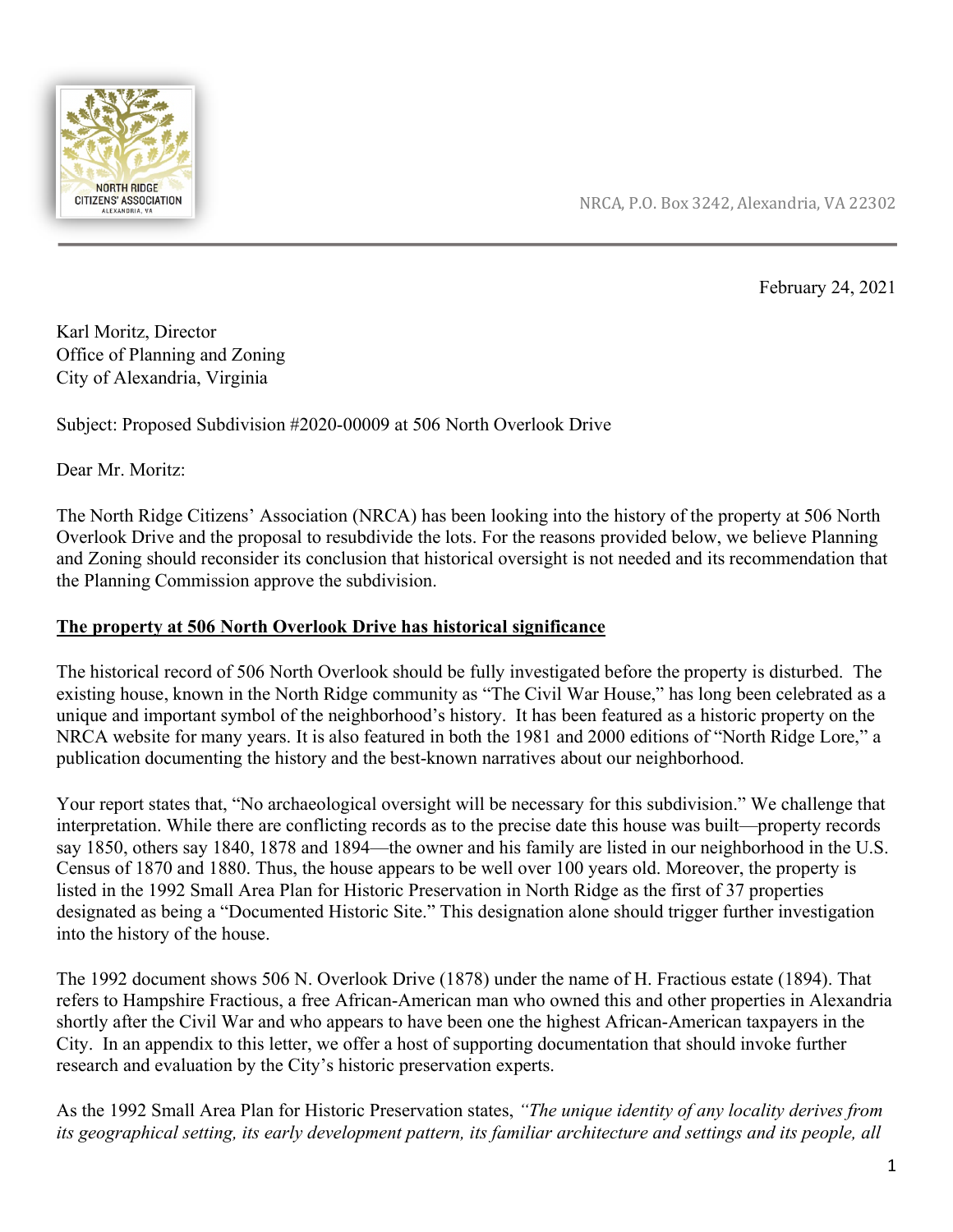of which combine to provide a city with its special sense of place. The preservation and conservation of early *buildings, streetscapes, vistas, landscapes and neighborhoods serves to maintain and enhance the unique character of a city* .... " We fear that, project by project, the unique character of Alexandria is being lost.

# **This is not just a subdivision request**.

The applicant asserts that this request is solely to re-subdivide two existing lots into two lots of more equal size, proposed as Lots 500 and 501. According to the application, "The demolition of the existing dwelling is not the subject of this subdivision request." Yet, at the same time, the applicant acknowledges his intent "to demolish the existing dwelling and construct a single-family dwelling on each new lot."

The proposed subdivision is inconsistent with the requirements of Section 11-411 of the zoning code pertaining to Historic and Archaeological Preservation which provides that "A preliminary site plan which includes land designated as a potential resource area on the City of Alexandria Archaeological Resource Map must require, as part of preliminary site plan, reasonable archaeological evaluation reports and resource management plans." This section applies to all applications for preliminary or combined site plan or other development approval (emphasis added) subject to 11-411.

If the City allows the subdivision and demolition, any required evaluation reports and resource management plans that are part of a site plan will be too late to save this historic structure. At a minimum, the proposed demolition is a "ground-disturbing activity" that qualifies for an archaeological evaluation report prior to any action by the owner/applicant.

In addition, we respectfully disagree with conclusions in the Lot Analysis (Staff Report pp. 9-10). First, the Lot Analysis incorrectly states the requirements of Section 11-1710(B). While the Analysis states that that Section requires that subdivided lots "shall be of substantially the same character as to suitability for residential use and structures, lot areas, orientation, street frontage, alignment to streets and restrictions as other land in the subdivision, particularly with respect to similarly situated lots within the adjoining portions of the original subdivision," that is only part of the relevant test. The critical omitted language requires more—it requires that "No lot shall be resubdivided in such a manner as to detract from the value of adjacent property." The Lot Analysis fails to address this requirement; as a result, the Staff Report and recommendations therein are fatally flawed.

The Lot Analysis ignores the fact the subject property and the existing historical structure thereon are a significant part of the existing character of neighboring properties. The planned subdivision and demolition would change the character of the neighborhood permanently. Section 11-1710 (C) requires that "The plat shall conform as near as possible to the master plan and its amendments, a copy of which is on file in the office of the director." We refer you again to the 1992 Master Plan for Historic Preservation which lists this property as a Documented Historic Site.

Finally, we note that the topography, including the step gradient downhill towards the adjoining preschool property, are not addressed in the Staff Report. These and other safety concerns need to be evaluated under Section 11-1710(B) as part of the "suitability for residential use," and under Section 11-1708(A)(2), which requires that "The subdivision will not adversely affect the public health, safety and welfare."

## **The tree canopy is also significant**

In addition to the historic significance of the property to North Ridge, we would reinforce the points in your report about the importance of these lots to the tree canopy of North Ridge. The loss of mature trees on this